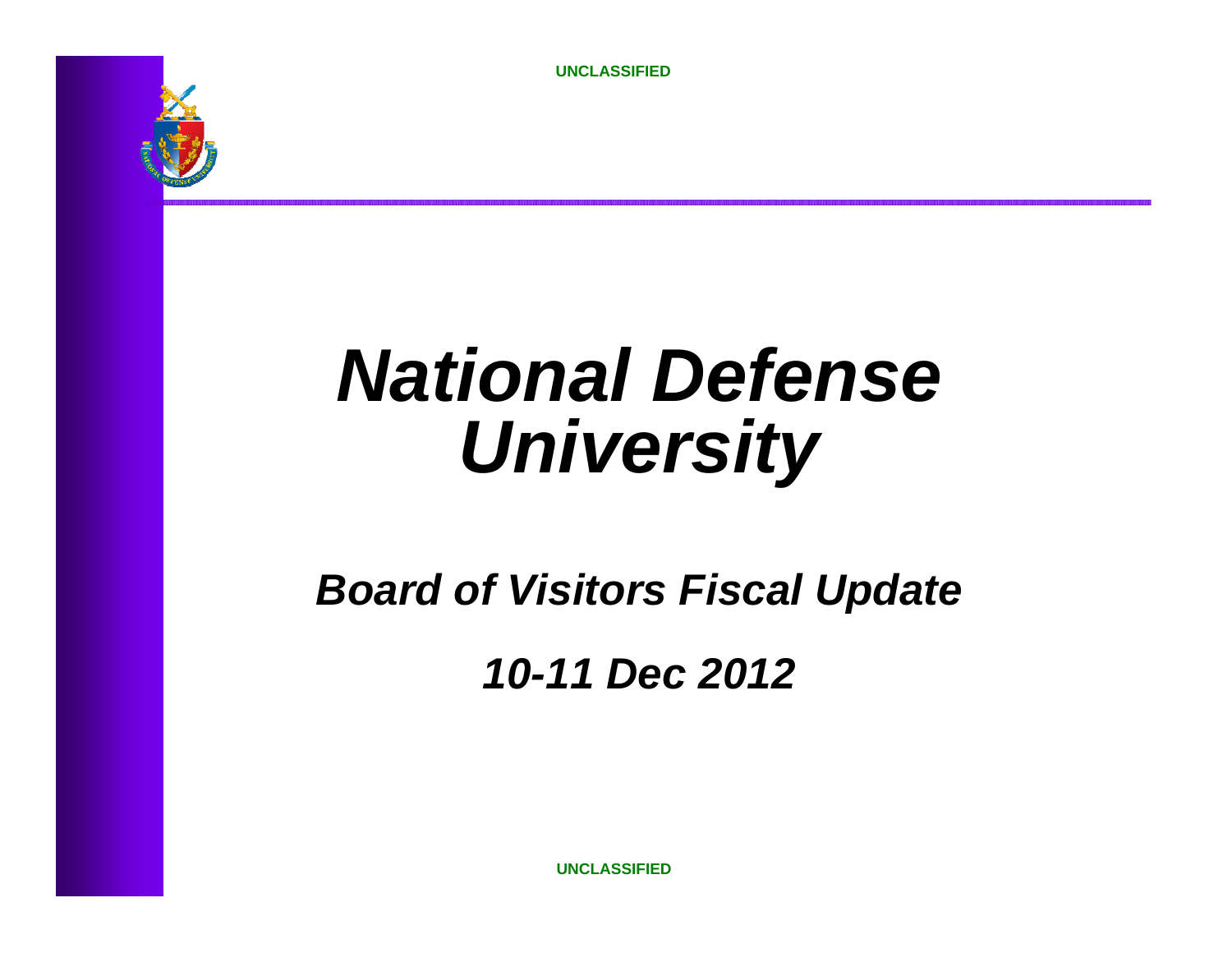

### *Overview*

Status of Funds for Fiscal Year (FY) 13 and Future Budgets: FY14-18

Middle States Accreditation Challenge

The Journey: Future Fiscal Planning - Planning/Programming Cycle

Creating Management Structures for Priority Decisions

Request BOV Insight and Guidance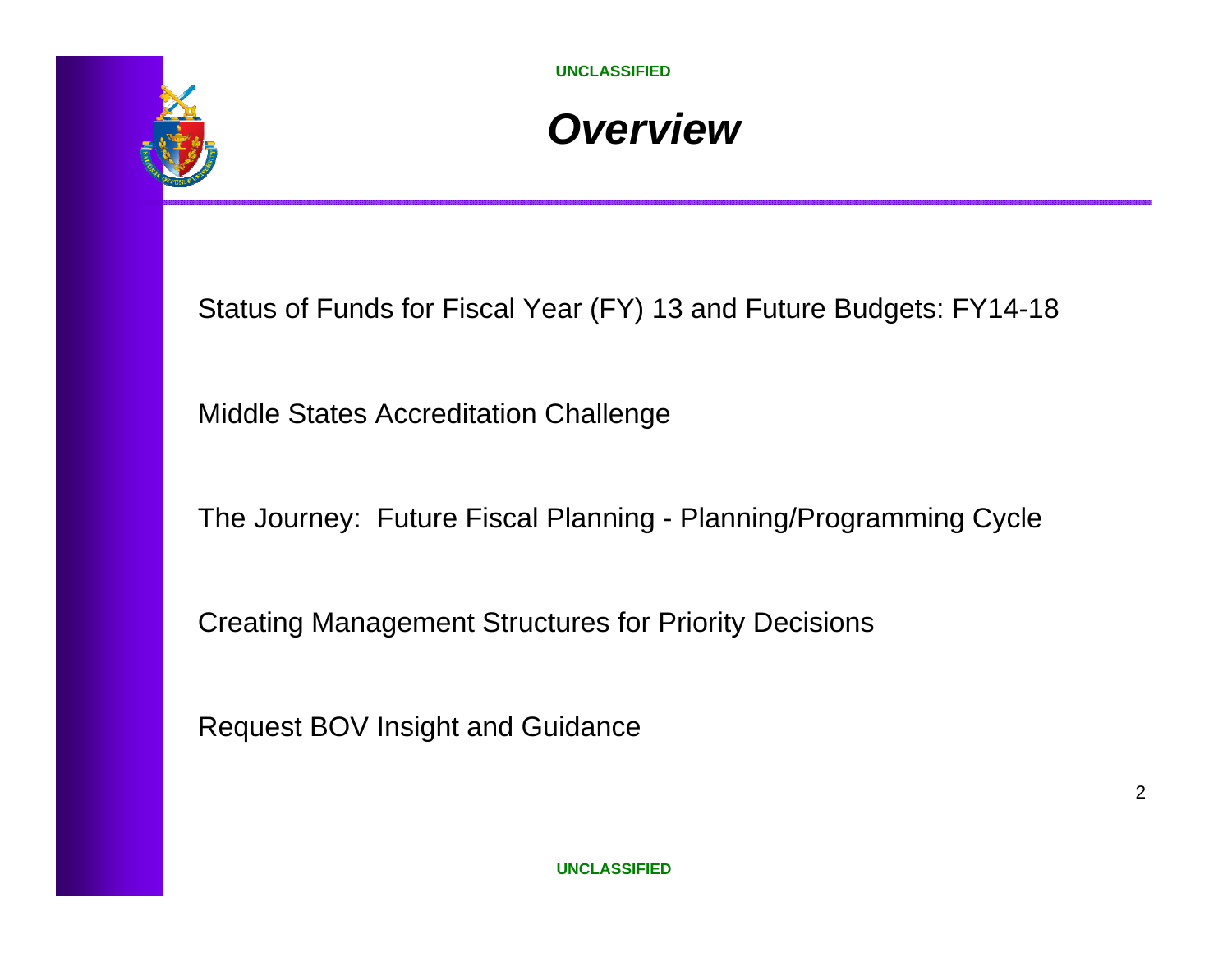## *NDU Funding Challenge*



- FY14-18: \$3.2M Disconnect Each Year, Must Find a Solution
- <mark>– U</mark>nknowns: \$3M Congressional Mark…Sequestration…Budget Pressure <sub>3</sub>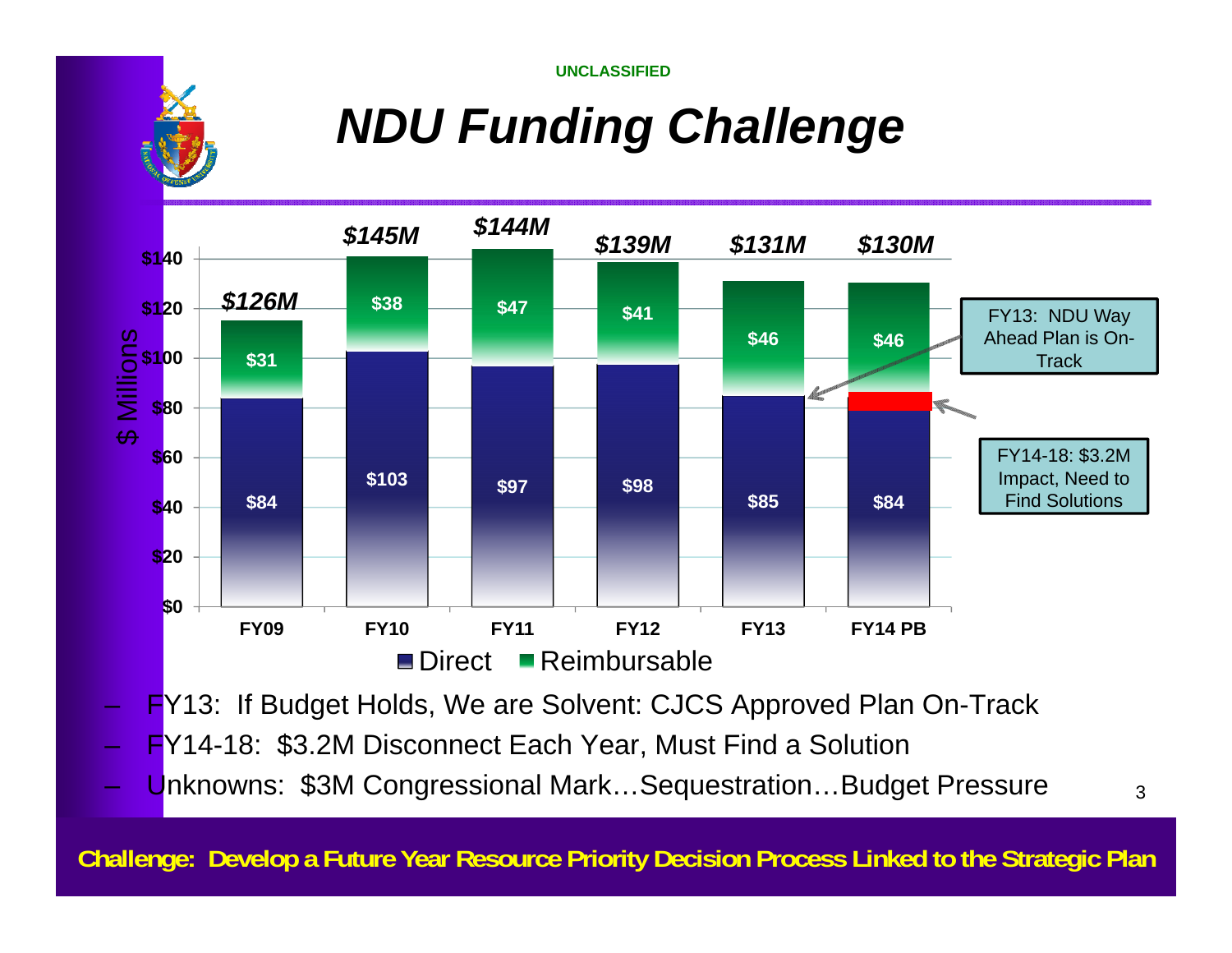

### *Middle States Accreditation*

#### *Excerpt From Middle States Commission on Higher Education Report, 29 Jun 12*

To warn the institution that its accreditation may be in jeopardy because of insufficient evidence that the institution is currently in compliance with Standard 3 (Institutional Resources) and Standard 5 (Administration).

 $(1)$  a comprehensive technology acquisition, replacement, and operations plan, including provision for current and future technology needs and with qualified staffing for the office Information Technology, as appropriate to the institution's complexity, educational programs, and support services (Standards 3 and 5).

(2) goals and objectives that are clearly linked to the institution's new mission (Standard 2);

(3) a multi-year budgeting process aligned with the institution's new goals and objectives (Standard 3);

(4) the use of assessment results to inform planning and resource allocation (Standard 7).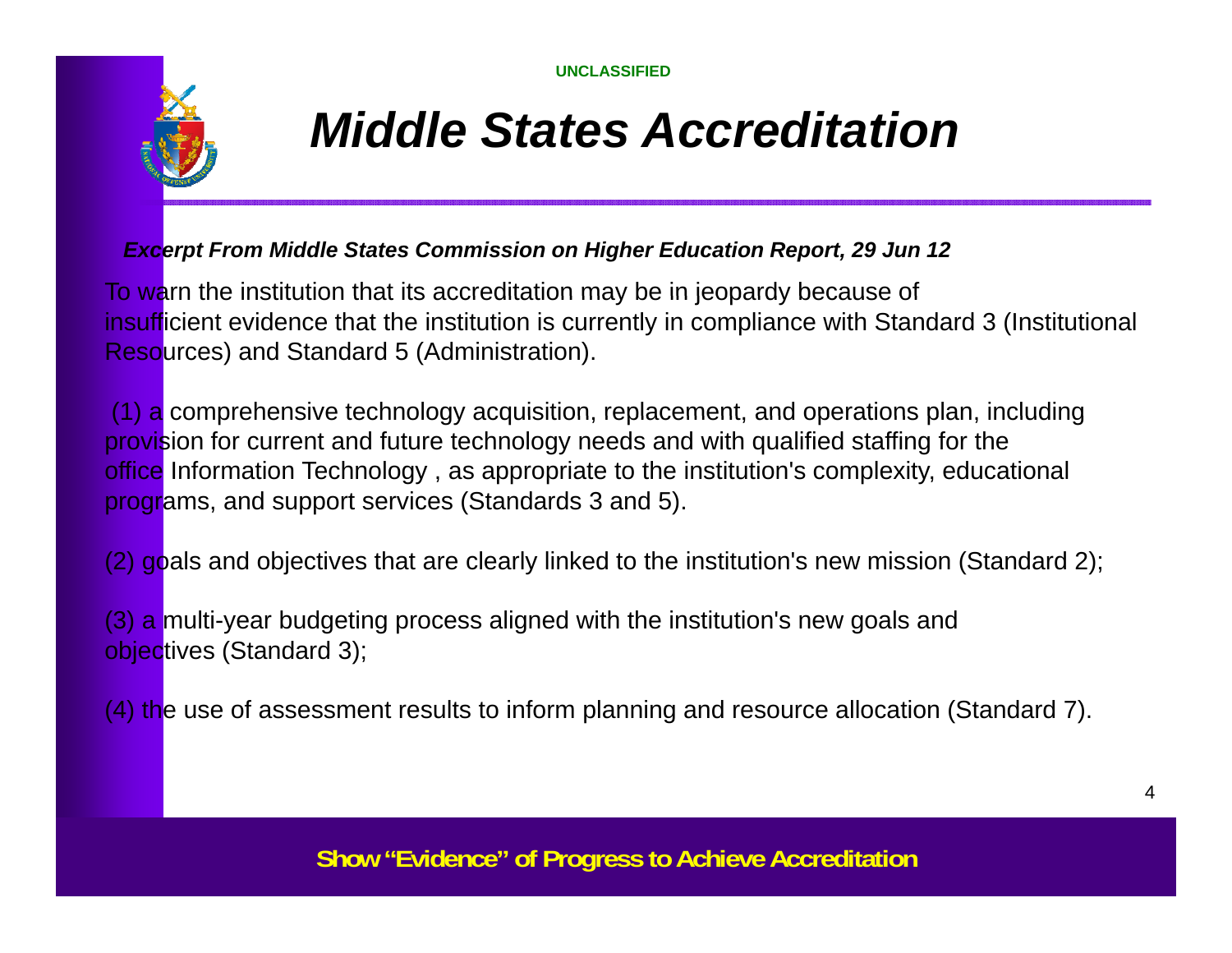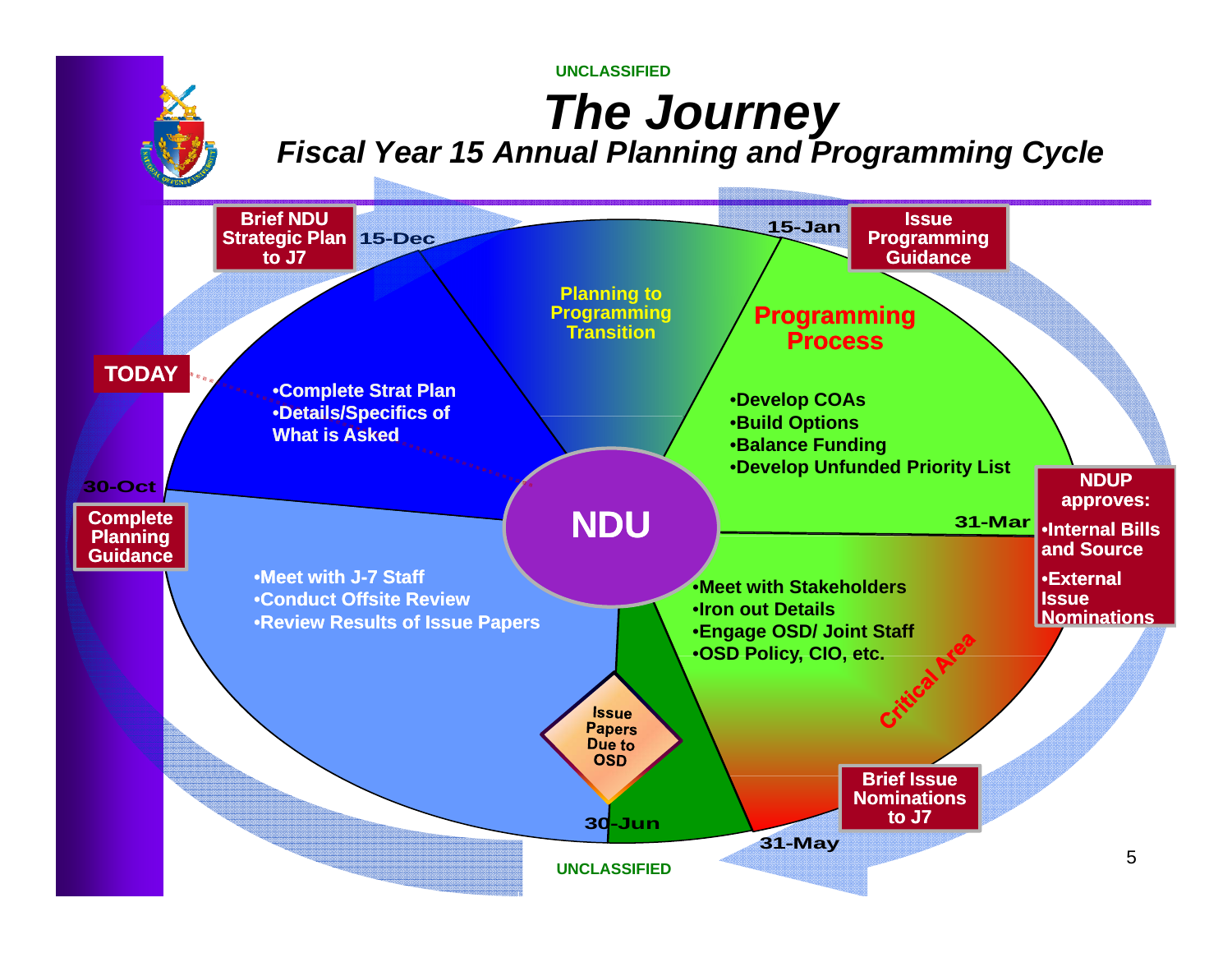

### *FY15 Programming Guidance Concept*

### **Strategic Goals:**

#### Programming Guidance – Provide COAs for:

- 1. Education Leader Development Link Student Travel Program to Academic Goals (2016)
- Link Student Travel Program to Academic Goal
	- Link Faculty Compensation to Academic Goals
	- Develop Comprehensive Cost Per Student Model

- 
- 2. Scholarship Integrate Research and Teaching Faculty Efforts
	- Link Priority Research Program List with Direct Resource Impact
	- Develop Priority Research Management System
	- Expand Student Research Involvement

3. Institutional Enablers

- Develop Virtual Library Capabilities/ Distance Learning
- IT Investment to Achieve Middle States Accreditation
- Achieve DoD Accounting Audit Compliance Requirements
- Implement Asset Management Control System
- Shutdown Legacy IT Systems

4. University Transformation

- Develop Enterprise Governance Control Structure
- Implement Common Academic Colander
- Implement Single Synchronized Grading System

**Linking Resource Decisions to the Strategic Plan**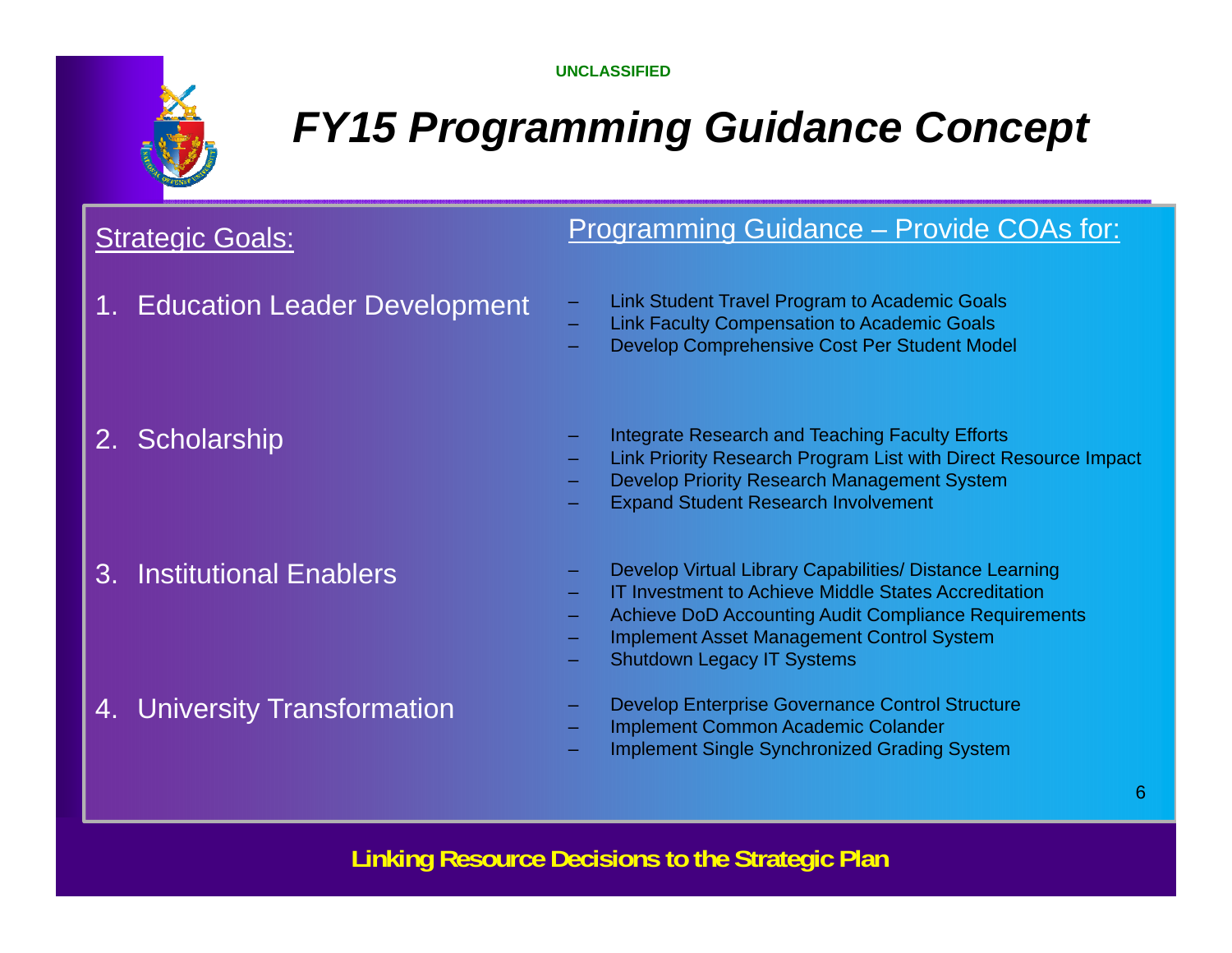

### *Resource Management Structures*

 Develop a NDU Total Manpower Structure Including Civilian, Military and Contractor **Assets** 

Create "As Is" Beginning Point For All of NDU

**POLICY** 

NAVY

- Document Approval for Adjustments to the Structure
- Develop a Faculty (Title 10) Compensation Structure Necessary to Define and Inform **Manpower Structure Decisions**



**Better Structure Matches Resources to Priorities...Communicate Impacts These Three Structures Impact 70% of NDU Funding (Direct and Reimbursement)**  7

**<sup>1</sup> OSD‐Policy‐Detail \$ XX \$ XX**

**2 3**